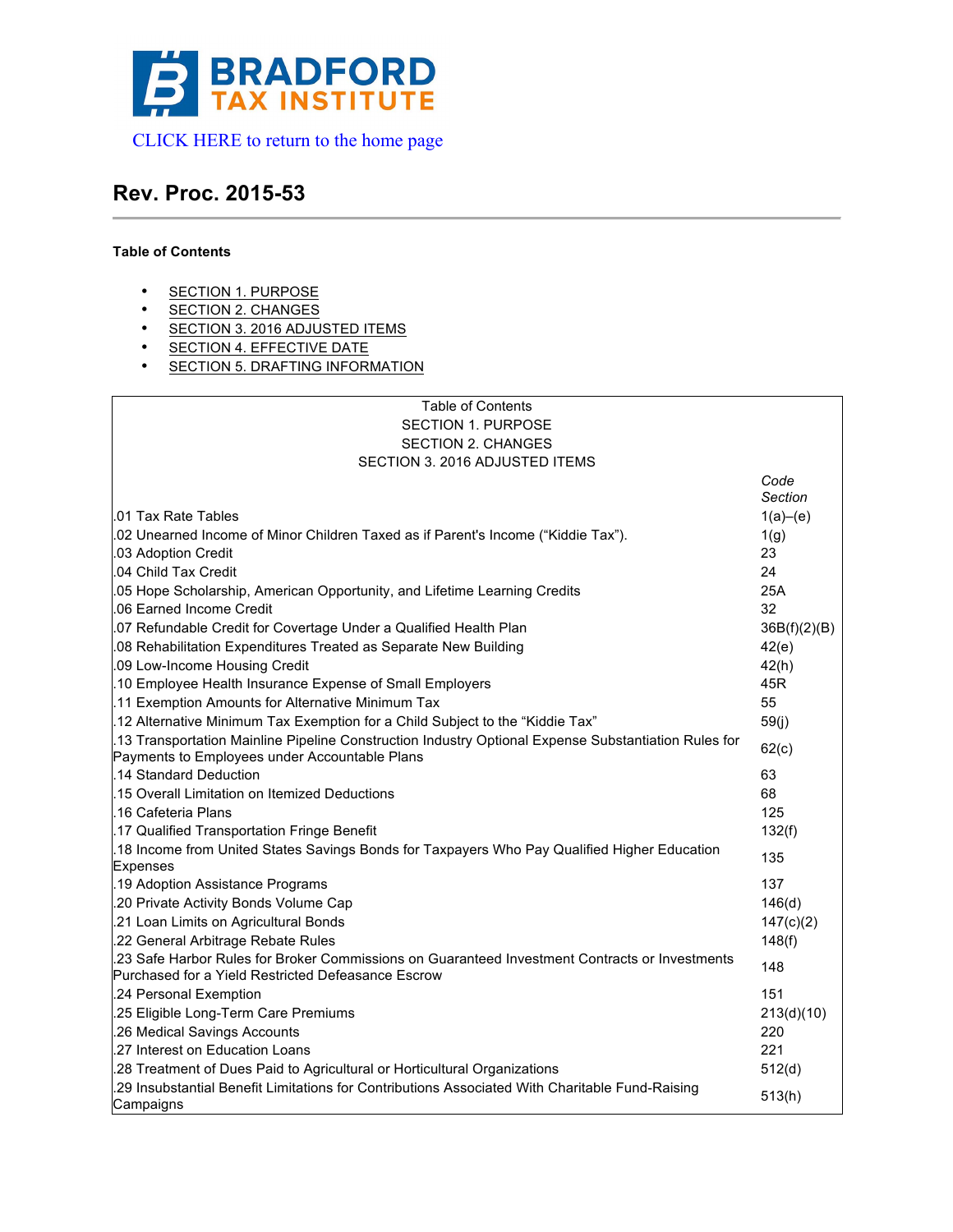| .30 Expatriation to Avoid Tax                                                                                                  | 877        |
|--------------------------------------------------------------------------------------------------------------------------------|------------|
| .31 Tax Responsibilities of Expatriation                                                                                       | 877A       |
| .32 Foreign Earned Income Exclusion                                                                                            | 911        |
| .33 Unified Credit Against Estate Tax                                                                                          | 2010       |
| .34 Valuation of Qualified Real Property in Decedent's Gross Estate                                                            | 2032A      |
| .35 Annual Exclusion for Gifts                                                                                                 | 2503; 2523 |
| .36 Tax on Arrow Shafts                                                                                                        | 4161       |
| .37 Passenger Air Transportation Excise Tax                                                                                    | 4261       |
| .38 Reporting Exception for Certain Exempt Organizations with Nondeductible Lobbying Expenditures                              | 6033(e)(3) |
| .39 Notice of Large Gifts Received from Foreign Persons                                                                        | 6039F      |
| .40 Persons Against Whom a Federal Tax Lien Is Not Valid                                                                       | 6323       |
| .41 Property Exempt from Levy                                                                                                  | 6334       |
| .42 Interest on a Certain Portion of the Estate Tax Payable in Installments                                                    | 6601(j)    |
| .43 Failure to File Tax Return                                                                                                 | 6651       |
| .44 Failure to File Certain Information Returns, Registration Statements, etc.                                                 | 6652       |
| 45 Other Assessable Penalties With Respect to the Preparation of Tax Returns for Other Persons                                 | 6695       |
| .46 Failure to File Partnership Return                                                                                         | 6698       |
| 47 Failure to File S Corporation Return                                                                                        | 6699       |
| .48 Failure to File Correct Information Returns                                                                                | 6721       |
| .49 Failure to Furnish Correct Payee Statements                                                                                | 6722       |
| .50 Attorney Fee Awards                                                                                                        | 7430       |
| .51 Periodic Payments Received under Qualified Long-Term Care Insurance Contracts or under Certain<br>Life Insurance Contracts | 7702B(d)   |
| <b>ISECTION 4. EFFECTIVE DATE</b>                                                                                              |            |
| SECTION 5. DRAFTING INFORMATION                                                                                                |            |
|                                                                                                                                |            |

## **SECTION 1. PURPOSE**

This revenue procedure sets forth inflation-adjusted items for 2016.

## **SECTION 2. CHANGES**

.01 Section 202 of the Airport and Airways Extension Act of 2015, Pub. L. 114–55, amended § 4261(k)(1)(A)(ii) of the Internal Revenue Code (which governs the period of applicability of § 4261(b)(1), (c)(1), and (c)(3)). The effect of this amendment is to temporarily extend the passenger air transportation excise taxes of \$3.00 for domestic travel, \$12.00 for international travel, and \$6.00 for departures beginning or ending in Alaska or Hawaii. These excise taxes apply to transportation taken through March 31, 2016. After this date, the taxes and rates will expire unless Congress renews them.

.02 Section 2102 of the Small Business Jobs Act of 2010, Pub. L. 111–240, 124 Stat. 2504, provides that for each fifth calendar year beginning after 2012, the penalty under § 6721, Failure to File Correct Information Returns, and the penalty under § 6722, Failure to Furnish Correct Payee Statements, will be adjusted for inflation.

Section 208 of the Tax Increase Prevention Act of 2014, Achieving a Better Life Experience (ABLE) Act, Pub. L. 113– 295, 128 Stat. 4010, provides for inflation adjustments for certain Civil Penalties under the Code (§§ 6651, 6652(c), 6695, 6698, 6699, 6721, and 6722) for returns and statements required to be filed after December 31, 2014. For returns and statements required to be filed after December 31, 2015, Section 806 of the Trade Preferences Extension Act of 2015, Pub. L. 114–27, 129 Stat. 362, increased the tax penalties for failure to file correct information returns and furnish correct payee statements under §§ 6721 and 6722, respectively.

## **SECTION 3. 2016 ADJUSTED ITEMS**

.01 *Tax Rate Tables*. For taxable years beginning in 2016, the tax rate tables under § 1 are as follows:

|                       | TABLE 1 – Section 1(a) – Married Individuals Filing Joint Returns and Surviving Spouses |
|-----------------------|-----------------------------------------------------------------------------------------|
| If Taxable Income Is: | The Tax Is:                                                                             |
| Not over \$18.550     | 10% of the taxable income                                                               |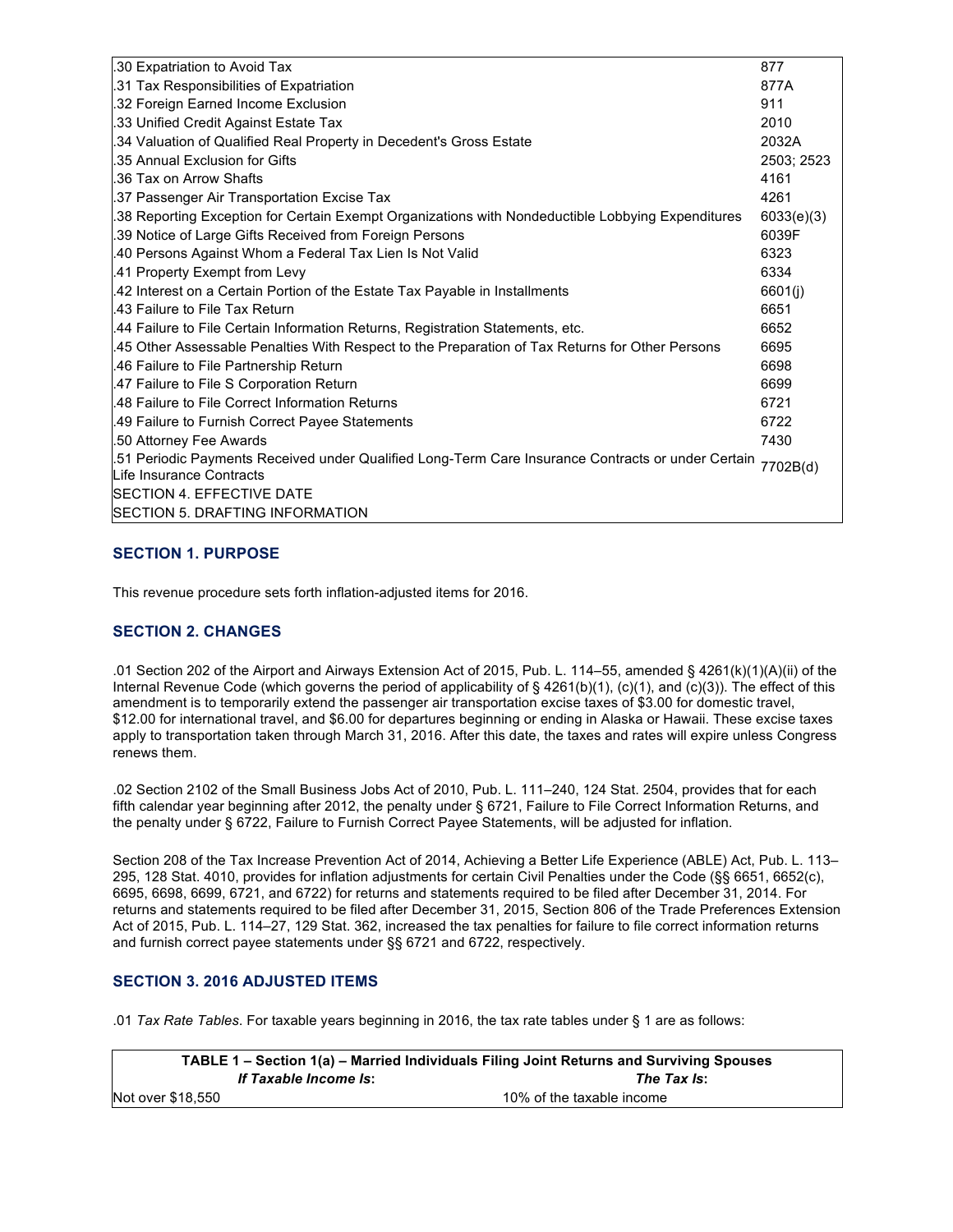| The Tax Is:<br>If Taxable Income Is:<br>\$1,855 plus 15% of the excess over \$18,550<br>Over \$75,300 but not over \$151,900<br>\$10,367.50 plus 25% of the excess over \$75,300<br>Over \$151,900 but not over \$231,450<br>\$29,517.50 plus 28% of the excess over \$151,900<br>Over \$231,450 but not over \$413,350<br>\$51,791.50 plus 33% of the excess over \$231,450<br>Over \$413,350 but not over \$466,950<br>\$111,818.50 plus 35% of the excess over \$413,350<br>\$130,578.50 plus 39.6% of the excess over \$466,950<br>Over \$466,950<br>TABLE 2 - Section 1(b) - Heads of Households<br>If Taxable Income Is:<br>The Tax Is:<br>10% of the taxable income<br>Not over \$13,250<br>\$1,325 plus 15% of the excess over<br>\$13,250<br>\$6,897.50 plus 25% of the excess<br>over \$50,400<br>\$26,835 plus 28% of the excess<br>over \$130,150<br>\$49,417 plus 33% of the excess<br>over \$210,800<br>\$116,258.50 plus 35% of the<br>excess over \$413,350<br>\$125,936 plus 39.6% of the excess<br>over \$441,000<br>TABLE 3 - Section 1(c) - Unmarried Individuals (other than Surviving Spouses and Heads of Households)<br>If Taxable Income Is:<br>The Tax Is:<br>10% of the taxable income<br>\$927.50 plus 15% of the excess over \$9,275<br>Over \$37,650 but not over \$91,150<br>\$5,183.75 plus 25% of the excess over \$37,650<br>Over \$91,150 but not over \$190,150<br>\$18,558.75 plus 28% of the excess over \$91,150<br>\$46,278.75 plus 33% of the excess over<br>\$190,150<br>\$119,934.75 plus 35% of the excess over<br>\$413,350<br>\$120,529.75 plus 39.6% of the excess over<br>\$415,050<br>TABLE 4 - Section 1(d) - Married Individuals Filing Separate Returns<br>If Taxable Income Is:<br>The Tax Is:<br>10% of the taxable income<br>\$927.50 plus 15% of the excess<br>over \$9,275<br>\$5,183.75 plus 25% of the<br>excess over \$37,650<br>\$14,758.75 plus 28% of the<br>excess over \$75,950<br>\$25,895.75 plus 33% of the<br>excess over \$115,725<br>\$55,909.25 plus 35% of the<br>excess over \$206,675<br>\$65,289.25 plus 39.6% of the<br>excess over \$233,475<br>TABLE 5 - Section 1(e) - Estates and Trusts<br>If Taxable Income Is:<br>The Tax Is:<br>15% of the taxable income<br>Over \$2,550 but not over \$5,950 \$382.50 plus 25% of the excess over \$2,550<br>Over \$5,950 but not over \$9,050 \$1,232.50 plus 28% of the excess over \$5,950<br>Over \$9,050 but not over \$12,400 \$2,100.50 plus 33% of the excess over \$9,050<br>\$3,206 plus 39.6% of the excess over \$12,400 | TABLE 1 - Section 1(a) - Married Individuals Filing Joint Returns and Surviving Spouses |  |  |
|-------------------------------------------------------------------------------------------------------------------------------------------------------------------------------------------------------------------------------------------------------------------------------------------------------------------------------------------------------------------------------------------------------------------------------------------------------------------------------------------------------------------------------------------------------------------------------------------------------------------------------------------------------------------------------------------------------------------------------------------------------------------------------------------------------------------------------------------------------------------------------------------------------------------------------------------------------------------------------------------------------------------------------------------------------------------------------------------------------------------------------------------------------------------------------------------------------------------------------------------------------------------------------------------------------------------------------------------------------------------------------------------------------------------------------------------------------------------------------------------------------------------------------------------------------------------------------------------------------------------------------------------------------------------------------------------------------------------------------------------------------------------------------------------------------------------------------------------------------------------------------------------------------------------------------------------------------------------------------------------------------------------------------------------------------------------------------------------------------------------------------------------------------------------------------------------------------------------------------------------------------------------------------------------------------------------------------------------------------------------------------------------------------------------------------------------------------------------------------------------------------------------------------------------------------------|-----------------------------------------------------------------------------------------|--|--|
|                                                                                                                                                                                                                                                                                                                                                                                                                                                                                                                                                                                                                                                                                                                                                                                                                                                                                                                                                                                                                                                                                                                                                                                                                                                                                                                                                                                                                                                                                                                                                                                                                                                                                                                                                                                                                                                                                                                                                                                                                                                                                                                                                                                                                                                                                                                                                                                                                                                                                                                                                             |                                                                                         |  |  |
|                                                                                                                                                                                                                                                                                                                                                                                                                                                                                                                                                                                                                                                                                                                                                                                                                                                                                                                                                                                                                                                                                                                                                                                                                                                                                                                                                                                                                                                                                                                                                                                                                                                                                                                                                                                                                                                                                                                                                                                                                                                                                                                                                                                                                                                                                                                                                                                                                                                                                                                                                             | Over \$18,550 but not over \$75,300                                                     |  |  |
|                                                                                                                                                                                                                                                                                                                                                                                                                                                                                                                                                                                                                                                                                                                                                                                                                                                                                                                                                                                                                                                                                                                                                                                                                                                                                                                                                                                                                                                                                                                                                                                                                                                                                                                                                                                                                                                                                                                                                                                                                                                                                                                                                                                                                                                                                                                                                                                                                                                                                                                                                             |                                                                                         |  |  |
|                                                                                                                                                                                                                                                                                                                                                                                                                                                                                                                                                                                                                                                                                                                                                                                                                                                                                                                                                                                                                                                                                                                                                                                                                                                                                                                                                                                                                                                                                                                                                                                                                                                                                                                                                                                                                                                                                                                                                                                                                                                                                                                                                                                                                                                                                                                                                                                                                                                                                                                                                             |                                                                                         |  |  |
|                                                                                                                                                                                                                                                                                                                                                                                                                                                                                                                                                                                                                                                                                                                                                                                                                                                                                                                                                                                                                                                                                                                                                                                                                                                                                                                                                                                                                                                                                                                                                                                                                                                                                                                                                                                                                                                                                                                                                                                                                                                                                                                                                                                                                                                                                                                                                                                                                                                                                                                                                             |                                                                                         |  |  |
|                                                                                                                                                                                                                                                                                                                                                                                                                                                                                                                                                                                                                                                                                                                                                                                                                                                                                                                                                                                                                                                                                                                                                                                                                                                                                                                                                                                                                                                                                                                                                                                                                                                                                                                                                                                                                                                                                                                                                                                                                                                                                                                                                                                                                                                                                                                                                                                                                                                                                                                                                             |                                                                                         |  |  |
|                                                                                                                                                                                                                                                                                                                                                                                                                                                                                                                                                                                                                                                                                                                                                                                                                                                                                                                                                                                                                                                                                                                                                                                                                                                                                                                                                                                                                                                                                                                                                                                                                                                                                                                                                                                                                                                                                                                                                                                                                                                                                                                                                                                                                                                                                                                                                                                                                                                                                                                                                             |                                                                                         |  |  |
|                                                                                                                                                                                                                                                                                                                                                                                                                                                                                                                                                                                                                                                                                                                                                                                                                                                                                                                                                                                                                                                                                                                                                                                                                                                                                                                                                                                                                                                                                                                                                                                                                                                                                                                                                                                                                                                                                                                                                                                                                                                                                                                                                                                                                                                                                                                                                                                                                                                                                                                                                             |                                                                                         |  |  |
|                                                                                                                                                                                                                                                                                                                                                                                                                                                                                                                                                                                                                                                                                                                                                                                                                                                                                                                                                                                                                                                                                                                                                                                                                                                                                                                                                                                                                                                                                                                                                                                                                                                                                                                                                                                                                                                                                                                                                                                                                                                                                                                                                                                                                                                                                                                                                                                                                                                                                                                                                             |                                                                                         |  |  |
|                                                                                                                                                                                                                                                                                                                                                                                                                                                                                                                                                                                                                                                                                                                                                                                                                                                                                                                                                                                                                                                                                                                                                                                                                                                                                                                                                                                                                                                                                                                                                                                                                                                                                                                                                                                                                                                                                                                                                                                                                                                                                                                                                                                                                                                                                                                                                                                                                                                                                                                                                             |                                                                                         |  |  |
|                                                                                                                                                                                                                                                                                                                                                                                                                                                                                                                                                                                                                                                                                                                                                                                                                                                                                                                                                                                                                                                                                                                                                                                                                                                                                                                                                                                                                                                                                                                                                                                                                                                                                                                                                                                                                                                                                                                                                                                                                                                                                                                                                                                                                                                                                                                                                                                                                                                                                                                                                             |                                                                                         |  |  |
|                                                                                                                                                                                                                                                                                                                                                                                                                                                                                                                                                                                                                                                                                                                                                                                                                                                                                                                                                                                                                                                                                                                                                                                                                                                                                                                                                                                                                                                                                                                                                                                                                                                                                                                                                                                                                                                                                                                                                                                                                                                                                                                                                                                                                                                                                                                                                                                                                                                                                                                                                             | Over \$13,250 but not over \$50,400                                                     |  |  |
|                                                                                                                                                                                                                                                                                                                                                                                                                                                                                                                                                                                                                                                                                                                                                                                                                                                                                                                                                                                                                                                                                                                                                                                                                                                                                                                                                                                                                                                                                                                                                                                                                                                                                                                                                                                                                                                                                                                                                                                                                                                                                                                                                                                                                                                                                                                                                                                                                                                                                                                                                             | Over \$50,400 but not over \$130,150                                                    |  |  |
|                                                                                                                                                                                                                                                                                                                                                                                                                                                                                                                                                                                                                                                                                                                                                                                                                                                                                                                                                                                                                                                                                                                                                                                                                                                                                                                                                                                                                                                                                                                                                                                                                                                                                                                                                                                                                                                                                                                                                                                                                                                                                                                                                                                                                                                                                                                                                                                                                                                                                                                                                             | Over \$130,150 but not over \$210,800                                                   |  |  |
|                                                                                                                                                                                                                                                                                                                                                                                                                                                                                                                                                                                                                                                                                                                                                                                                                                                                                                                                                                                                                                                                                                                                                                                                                                                                                                                                                                                                                                                                                                                                                                                                                                                                                                                                                                                                                                                                                                                                                                                                                                                                                                                                                                                                                                                                                                                                                                                                                                                                                                                                                             | Over \$210,800 but not over \$413,350                                                   |  |  |
|                                                                                                                                                                                                                                                                                                                                                                                                                                                                                                                                                                                                                                                                                                                                                                                                                                                                                                                                                                                                                                                                                                                                                                                                                                                                                                                                                                                                                                                                                                                                                                                                                                                                                                                                                                                                                                                                                                                                                                                                                                                                                                                                                                                                                                                                                                                                                                                                                                                                                                                                                             | Over \$413,350 not over \$441,000                                                       |  |  |
|                                                                                                                                                                                                                                                                                                                                                                                                                                                                                                                                                                                                                                                                                                                                                                                                                                                                                                                                                                                                                                                                                                                                                                                                                                                                                                                                                                                                                                                                                                                                                                                                                                                                                                                                                                                                                                                                                                                                                                                                                                                                                                                                                                                                                                                                                                                                                                                                                                                                                                                                                             | Over \$441,000                                                                          |  |  |
|                                                                                                                                                                                                                                                                                                                                                                                                                                                                                                                                                                                                                                                                                                                                                                                                                                                                                                                                                                                                                                                                                                                                                                                                                                                                                                                                                                                                                                                                                                                                                                                                                                                                                                                                                                                                                                                                                                                                                                                                                                                                                                                                                                                                                                                                                                                                                                                                                                                                                                                                                             |                                                                                         |  |  |
|                                                                                                                                                                                                                                                                                                                                                                                                                                                                                                                                                                                                                                                                                                                                                                                                                                                                                                                                                                                                                                                                                                                                                                                                                                                                                                                                                                                                                                                                                                                                                                                                                                                                                                                                                                                                                                                                                                                                                                                                                                                                                                                                                                                                                                                                                                                                                                                                                                                                                                                                                             |                                                                                         |  |  |
|                                                                                                                                                                                                                                                                                                                                                                                                                                                                                                                                                                                                                                                                                                                                                                                                                                                                                                                                                                                                                                                                                                                                                                                                                                                                                                                                                                                                                                                                                                                                                                                                                                                                                                                                                                                                                                                                                                                                                                                                                                                                                                                                                                                                                                                                                                                                                                                                                                                                                                                                                             | Not over \$9,275                                                                        |  |  |
|                                                                                                                                                                                                                                                                                                                                                                                                                                                                                                                                                                                                                                                                                                                                                                                                                                                                                                                                                                                                                                                                                                                                                                                                                                                                                                                                                                                                                                                                                                                                                                                                                                                                                                                                                                                                                                                                                                                                                                                                                                                                                                                                                                                                                                                                                                                                                                                                                                                                                                                                                             | Over \$9,275 but not over \$37,650                                                      |  |  |
|                                                                                                                                                                                                                                                                                                                                                                                                                                                                                                                                                                                                                                                                                                                                                                                                                                                                                                                                                                                                                                                                                                                                                                                                                                                                                                                                                                                                                                                                                                                                                                                                                                                                                                                                                                                                                                                                                                                                                                                                                                                                                                                                                                                                                                                                                                                                                                                                                                                                                                                                                             |                                                                                         |  |  |
|                                                                                                                                                                                                                                                                                                                                                                                                                                                                                                                                                                                                                                                                                                                                                                                                                                                                                                                                                                                                                                                                                                                                                                                                                                                                                                                                                                                                                                                                                                                                                                                                                                                                                                                                                                                                                                                                                                                                                                                                                                                                                                                                                                                                                                                                                                                                                                                                                                                                                                                                                             |                                                                                         |  |  |
|                                                                                                                                                                                                                                                                                                                                                                                                                                                                                                                                                                                                                                                                                                                                                                                                                                                                                                                                                                                                                                                                                                                                                                                                                                                                                                                                                                                                                                                                                                                                                                                                                                                                                                                                                                                                                                                                                                                                                                                                                                                                                                                                                                                                                                                                                                                                                                                                                                                                                                                                                             | Over \$190,150 but not over \$413,350                                                   |  |  |
|                                                                                                                                                                                                                                                                                                                                                                                                                                                                                                                                                                                                                                                                                                                                                                                                                                                                                                                                                                                                                                                                                                                                                                                                                                                                                                                                                                                                                                                                                                                                                                                                                                                                                                                                                                                                                                                                                                                                                                                                                                                                                                                                                                                                                                                                                                                                                                                                                                                                                                                                                             | Over \$413,350 not over \$415,050                                                       |  |  |
|                                                                                                                                                                                                                                                                                                                                                                                                                                                                                                                                                                                                                                                                                                                                                                                                                                                                                                                                                                                                                                                                                                                                                                                                                                                                                                                                                                                                                                                                                                                                                                                                                                                                                                                                                                                                                                                                                                                                                                                                                                                                                                                                                                                                                                                                                                                                                                                                                                                                                                                                                             | Over \$415,050                                                                          |  |  |
|                                                                                                                                                                                                                                                                                                                                                                                                                                                                                                                                                                                                                                                                                                                                                                                                                                                                                                                                                                                                                                                                                                                                                                                                                                                                                                                                                                                                                                                                                                                                                                                                                                                                                                                                                                                                                                                                                                                                                                                                                                                                                                                                                                                                                                                                                                                                                                                                                                                                                                                                                             |                                                                                         |  |  |
|                                                                                                                                                                                                                                                                                                                                                                                                                                                                                                                                                                                                                                                                                                                                                                                                                                                                                                                                                                                                                                                                                                                                                                                                                                                                                                                                                                                                                                                                                                                                                                                                                                                                                                                                                                                                                                                                                                                                                                                                                                                                                                                                                                                                                                                                                                                                                                                                                                                                                                                                                             |                                                                                         |  |  |
|                                                                                                                                                                                                                                                                                                                                                                                                                                                                                                                                                                                                                                                                                                                                                                                                                                                                                                                                                                                                                                                                                                                                                                                                                                                                                                                                                                                                                                                                                                                                                                                                                                                                                                                                                                                                                                                                                                                                                                                                                                                                                                                                                                                                                                                                                                                                                                                                                                                                                                                                                             | Not over \$9,275                                                                        |  |  |
|                                                                                                                                                                                                                                                                                                                                                                                                                                                                                                                                                                                                                                                                                                                                                                                                                                                                                                                                                                                                                                                                                                                                                                                                                                                                                                                                                                                                                                                                                                                                                                                                                                                                                                                                                                                                                                                                                                                                                                                                                                                                                                                                                                                                                                                                                                                                                                                                                                                                                                                                                             | Over \$9,275 but not over \$37,650                                                      |  |  |
|                                                                                                                                                                                                                                                                                                                                                                                                                                                                                                                                                                                                                                                                                                                                                                                                                                                                                                                                                                                                                                                                                                                                                                                                                                                                                                                                                                                                                                                                                                                                                                                                                                                                                                                                                                                                                                                                                                                                                                                                                                                                                                                                                                                                                                                                                                                                                                                                                                                                                                                                                             | Over \$37,650 but not over \$75,950                                                     |  |  |
|                                                                                                                                                                                                                                                                                                                                                                                                                                                                                                                                                                                                                                                                                                                                                                                                                                                                                                                                                                                                                                                                                                                                                                                                                                                                                                                                                                                                                                                                                                                                                                                                                                                                                                                                                                                                                                                                                                                                                                                                                                                                                                                                                                                                                                                                                                                                                                                                                                                                                                                                                             | Over \$75,950 but not over \$115,725                                                    |  |  |
|                                                                                                                                                                                                                                                                                                                                                                                                                                                                                                                                                                                                                                                                                                                                                                                                                                                                                                                                                                                                                                                                                                                                                                                                                                                                                                                                                                                                                                                                                                                                                                                                                                                                                                                                                                                                                                                                                                                                                                                                                                                                                                                                                                                                                                                                                                                                                                                                                                                                                                                                                             | Over \$115,725 but not over \$206,675                                                   |  |  |
|                                                                                                                                                                                                                                                                                                                                                                                                                                                                                                                                                                                                                                                                                                                                                                                                                                                                                                                                                                                                                                                                                                                                                                                                                                                                                                                                                                                                                                                                                                                                                                                                                                                                                                                                                                                                                                                                                                                                                                                                                                                                                                                                                                                                                                                                                                                                                                                                                                                                                                                                                             | Over \$206,675 not over \$233,475                                                       |  |  |
|                                                                                                                                                                                                                                                                                                                                                                                                                                                                                                                                                                                                                                                                                                                                                                                                                                                                                                                                                                                                                                                                                                                                                                                                                                                                                                                                                                                                                                                                                                                                                                                                                                                                                                                                                                                                                                                                                                                                                                                                                                                                                                                                                                                                                                                                                                                                                                                                                                                                                                                                                             | Over \$233,475                                                                          |  |  |
|                                                                                                                                                                                                                                                                                                                                                                                                                                                                                                                                                                                                                                                                                                                                                                                                                                                                                                                                                                                                                                                                                                                                                                                                                                                                                                                                                                                                                                                                                                                                                                                                                                                                                                                                                                                                                                                                                                                                                                                                                                                                                                                                                                                                                                                                                                                                                                                                                                                                                                                                                             |                                                                                         |  |  |
|                                                                                                                                                                                                                                                                                                                                                                                                                                                                                                                                                                                                                                                                                                                                                                                                                                                                                                                                                                                                                                                                                                                                                                                                                                                                                                                                                                                                                                                                                                                                                                                                                                                                                                                                                                                                                                                                                                                                                                                                                                                                                                                                                                                                                                                                                                                                                                                                                                                                                                                                                             |                                                                                         |  |  |
|                                                                                                                                                                                                                                                                                                                                                                                                                                                                                                                                                                                                                                                                                                                                                                                                                                                                                                                                                                                                                                                                                                                                                                                                                                                                                                                                                                                                                                                                                                                                                                                                                                                                                                                                                                                                                                                                                                                                                                                                                                                                                                                                                                                                                                                                                                                                                                                                                                                                                                                                                             | Not over \$2,550                                                                        |  |  |
|                                                                                                                                                                                                                                                                                                                                                                                                                                                                                                                                                                                                                                                                                                                                                                                                                                                                                                                                                                                                                                                                                                                                                                                                                                                                                                                                                                                                                                                                                                                                                                                                                                                                                                                                                                                                                                                                                                                                                                                                                                                                                                                                                                                                                                                                                                                                                                                                                                                                                                                                                             |                                                                                         |  |  |
|                                                                                                                                                                                                                                                                                                                                                                                                                                                                                                                                                                                                                                                                                                                                                                                                                                                                                                                                                                                                                                                                                                                                                                                                                                                                                                                                                                                                                                                                                                                                                                                                                                                                                                                                                                                                                                                                                                                                                                                                                                                                                                                                                                                                                                                                                                                                                                                                                                                                                                                                                             |                                                                                         |  |  |
|                                                                                                                                                                                                                                                                                                                                                                                                                                                                                                                                                                                                                                                                                                                                                                                                                                                                                                                                                                                                                                                                                                                                                                                                                                                                                                                                                                                                                                                                                                                                                                                                                                                                                                                                                                                                                                                                                                                                                                                                                                                                                                                                                                                                                                                                                                                                                                                                                                                                                                                                                             |                                                                                         |  |  |
|                                                                                                                                                                                                                                                                                                                                                                                                                                                                                                                                                                                                                                                                                                                                                                                                                                                                                                                                                                                                                                                                                                                                                                                                                                                                                                                                                                                                                                                                                                                                                                                                                                                                                                                                                                                                                                                                                                                                                                                                                                                                                                                                                                                                                                                                                                                                                                                                                                                                                                                                                             | Over \$12,400                                                                           |  |  |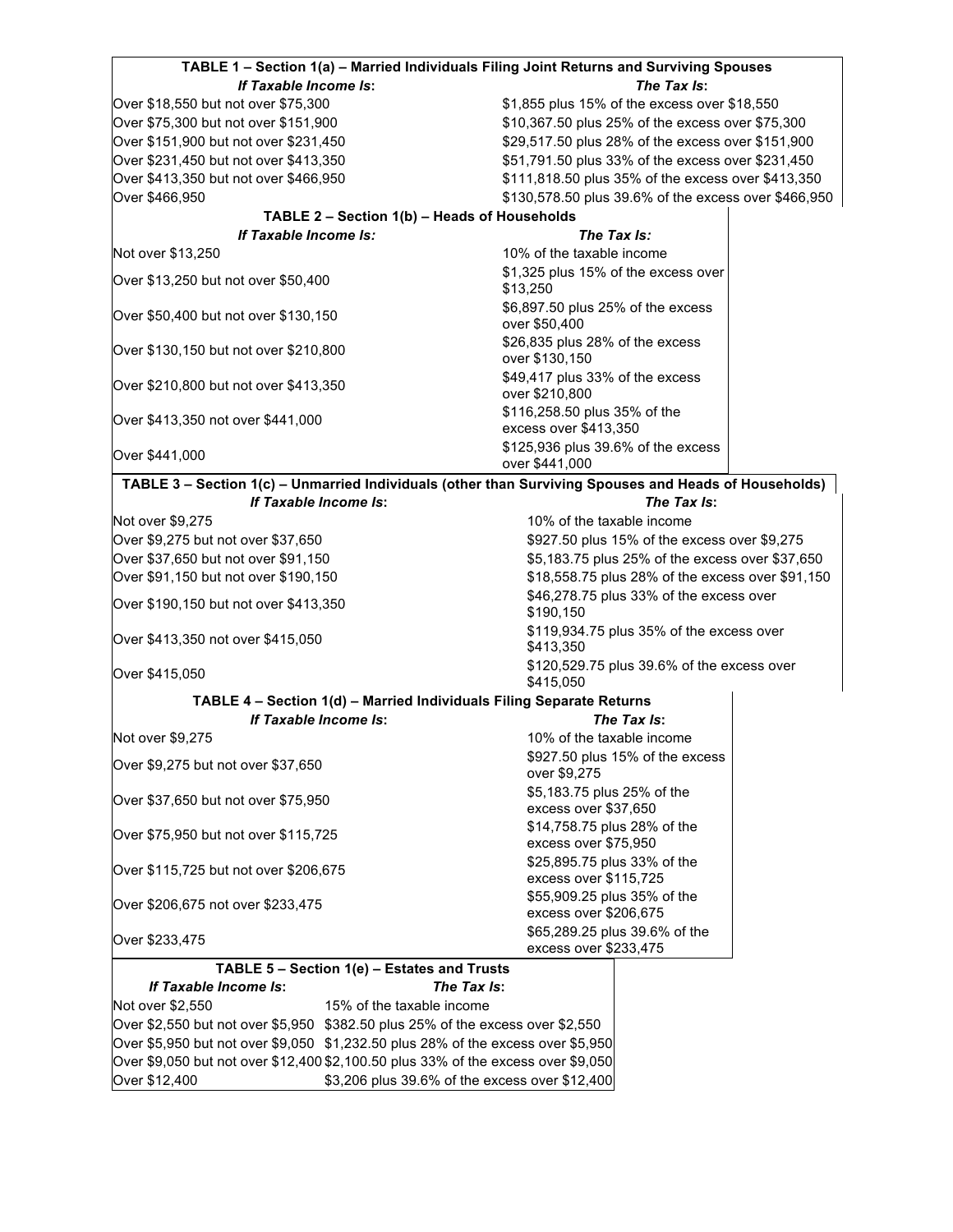.02 *Unearned Income of Minor Children Taxed as if Parent's Income (the "Kiddie Tax")*. For taxable years beginning in 2016, the amount in §  $1(g)(4)(A)(ii)(I)$ , which is used to reduce the net unearned income reported on the child's return that is subject to the "kiddie tax," is \$1,050. This \$1,050 amount is the same as the amount provided in §  $63(c)(5)(A)$ , as adjusted for inflation. The same \$1,050 amount is used for purposes of § 1(g)(7) (that is, to determine whether a parent may elect to include a child's gross income in the parent's gross income and to calculate the "kiddie tax"). For example, one of the requirements for the parental election is that a child's gross income is more than the amount referenced in § 1(g)(4)(A)(ii)(I) but less than 10 times that amount; thus, a child's gross income for 2016 must be more than \$1,050 but less than \$10,500.

.03 *Adoption Credit*. For taxable years beginning in 2016, under § 23(a)(3) the credit allowed for an adoption of a child with special needs is \$13,460. For taxable years beginning in 2016, under § 23(b)(1) the maximum credit allowed for other adoptions is the amount of qualified adoption expenses up to \$13,460. The available adoption credit begins to phase out under § 23(b)(2)(A) for taxpayers with modified adjusted gross income in excess of \$201,920 and is completely phased out for taxpayers with modified adjusted gross income of \$241,920 or more. (See section 3.19 of this revenue procedure for the adjusted items relating to adoption assistance programs.)

.04 *Child Tax Credit*. For taxable years beginning in 2016, the value used in § 24(d)(1)(B)(i) to determine the amount of credit under § 24 that may be refundable is \$3,000.

#### .05 *Hope Scholarship, American Opportunity, and Lifetime Learning Credits*.

(1) For taxable years beginning in 2016, the Hope Scholarship Credit under § 25A(b)(1), as increased under § 25A(i) (the American Opportunity Tax Credit), is an amount equal to 100 percent of qualified tuition and related expenses not in excess of \$2,000 plus 25 percent of those expenses in excess of \$2,000, but not in excess of \$4,000. Accordingly, the maximum Hope Scholarship Credit allowable under § 25A(b)(1) for taxable years beginning in 2016 is \$2,500.

(2) For taxable years beginning in 2016, a taxpayer's modified adjusted gross income in excess of \$80,000 (\$160,000 for a joint return) is used to determine the reduction under § 25A(d)(2) in the amount of the Hope Scholarship Credit otherwise allowable under § 25A(a)(1). For taxable years beginning in 2016, a taxpayer's modified adjusted gross income in excess of \$55,000 (\$111,000 for a joint return) is used to determine the reduction under § 25A(d)(2) in the amount of the Lifetime Learning Credit otherwise allowable under § 25A(a)(2).

#### .06 *Earned Income Credit*.

(1) *In general*. For taxable years beginning in 2016, the following amounts are used to determine the earned income credit under § 32(b). The "earned income amount" is the amount of earned income at or above which the maximum amount of the earned income credit is allowed. The "threshold phaseout amount" is the amount of adjusted gross income (or, if greater, earned income) above which the maximum amount of the credit begins to phase out. The "completed phaseout amount" is the amount of adjusted gross income (or, if greater, earned income) at or above which no credit is allowed. The threshold phaseout amounts and the completed phaseout amounts shown in the table below for married taxpayers filing a joint return include the increase provided in § 32(b)(3)(B)(i), as adjusted for inflation for taxable years beginning in 2016.

| <b>Number of Qualifying Children</b>                                          |            |                         |                            |          |
|-------------------------------------------------------------------------------|------------|-------------------------|----------------------------|----------|
| Item                                                                          | <b>One</b> | Two                     | Three or<br>More           | None     |
| Earned Income Amount                                                          |            |                         | \$9,920 \$13,930 \$13,930  | \$6,610  |
| Maximum Amount of Credit                                                      |            | \$3,373 \$5,572 \$6,269 |                            | \$506    |
| Threshold Phaseout Amount (Single, Surviving Spouse, or Head of<br>Household) |            |                         | \$18,190 \$18,190 \$18,190 | \$8,270  |
| Completed Phaseout Amount (Single, Surviving Spouse, or Head of<br>Household) |            |                         | \$39.296 \$44.648 \$47.955 | \$14,880 |
| Threshold Phaseout Amount (Married Filing Jointly)                            |            |                         | \$23,740 \$23,740 \$23,740 | \$13,820 |
| Completed Phaseout Amount (Married Filing Jointly)                            |            |                         | \$44,846 \$50,198 \$53,505 | \$20,430 |

The instructions for the Form 1040 series provide tables showing the amount of the earned income credit for each type of taxpayer.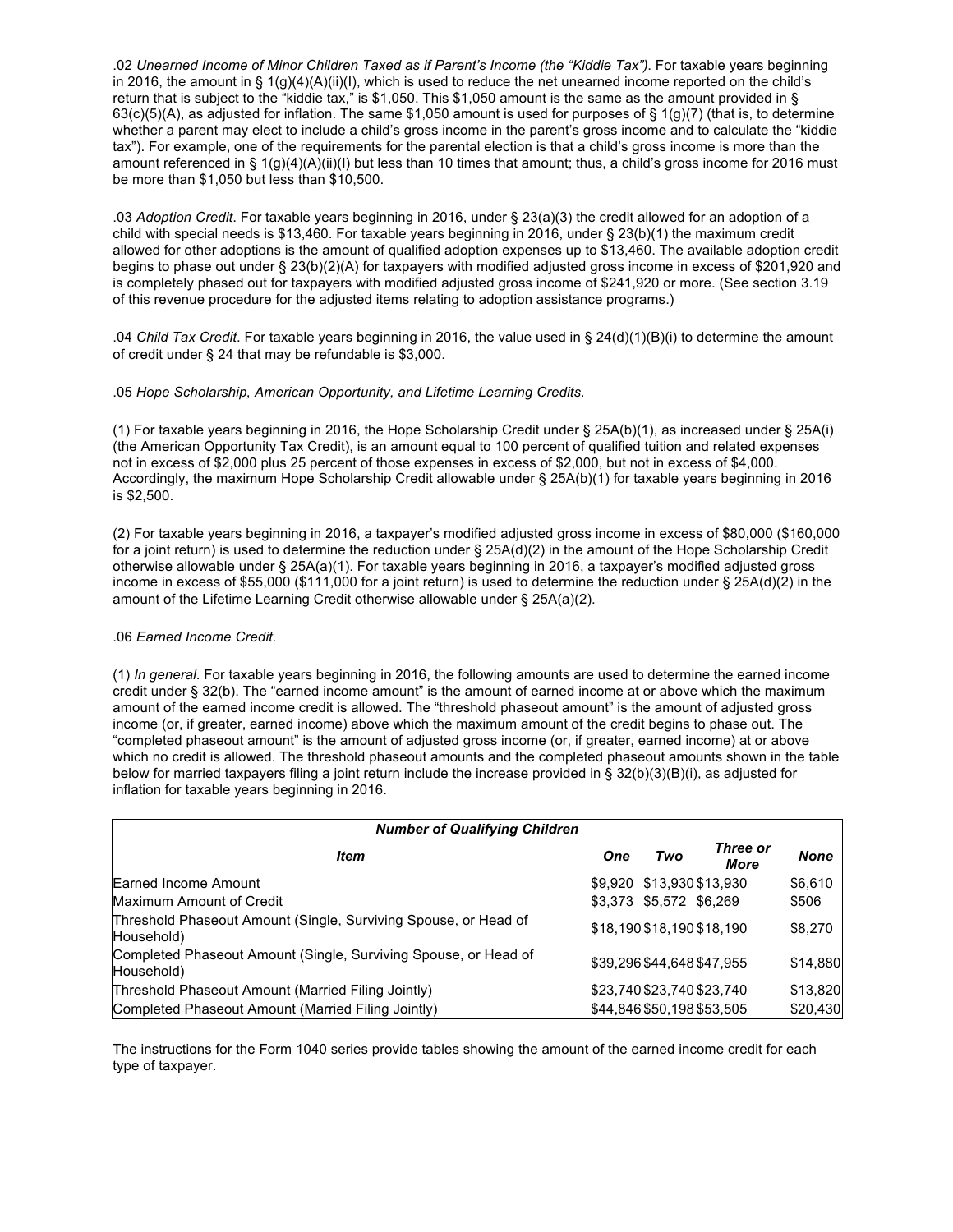(2) *Excessive Investment Income*. For taxable years beginning in 2016, the earned income tax credit is not allowed under § 32(i)(1) if the aggregate amount of certain investment income exceeds \$3,400.

.07 *Refundable Credit for Coverage Under a Qualified Health Plan*. For taxable years beginning in 2016, the limitation on tax imposed under § 36B(f)(2)(B) for excess advance credit payments is determined using the following table:

| If the household income<br>(expressed as a percent of<br>poverty line) is: | The limitation amount for unmarried individuals<br>(other than surviving spouses and heads of<br>household) is: | The limitation amount<br>for all other taxpayers<br>is: |
|----------------------------------------------------------------------------|-----------------------------------------------------------------------------------------------------------------|---------------------------------------------------------|
| Less than 200%                                                             | \$300                                                                                                           | \$600                                                   |
| At least 200% but less than 300%                                           | \$750                                                                                                           | \$1.500                                                 |
| At least 300% but less than 400%                                           | \$1,275                                                                                                         | \$2.550                                                 |

.08 *Rehabilitation Expenditures Treated as Separate New Building*. For calendar year 2016, the per low-income unit qualified basis amount under § 42(e)(3)(A)(ii)(II) is \$6,700.

.09 *Low-Income Housing Credit*. For calendar year 2016, the amount used under § 42(h)(3)(C)(ii) to calculate the State housing credit ceiling for the low-income housing credit is the greater of (1) \$2.35 multiplied by the State population, or (2) \$2,690,000.

.10 *Employee Health Insurance Expense of Small Employers*. For taxable years beginning in 2016, the dollar amount in effect under § 45R(d)(3)(B) is \$25,900. This amount is used under § 45R(c) for limiting the small employer health insurance credit and under § 45R(d)(1)(B) for determining who is an eligible small employer for purposes of the credit.

.11 *Exemption Amounts for Alternative Minimum Tax*. For taxable years beginning in 2016, the exemption amounts under § 55(d)(1) are:

| Joint Returns or Surviving Spouses                            | \$83,800 |
|---------------------------------------------------------------|----------|
| Unmarried Individuals (other than Surviving Spouses) \$53,900 |          |
| Married Individuals Filing Separate Returns                   | \$41,900 |
| <b>Estates and Trusts</b>                                     | \$23,900 |

For taxable years beginning in 2016, under § 55(b)(1), the excess taxable income above which the 28 percent tax rate applies is:

| <b>Married Individuals Filing Separate Returns</b>                                                    | \$93.150 |
|-------------------------------------------------------------------------------------------------------|----------|
| Joint Returns, Unmarried Individuals (other than surviving spouses), and Estates and Trusts \$186,300 |          |

For taxable years beginning in 2016, the amounts used under § 55(d)(3) to determine the phaseout of the exemption amounts are:

| <b>Joint Returns or Surviving Spouses</b>                                   | \$159,700 |
|-----------------------------------------------------------------------------|-----------|
| Unmarried Individuals (other than Surviving Spouses)                        | \$119,700 |
| Married Individuals Filing Separate Returns and Estates and Trusts \$79,850 |           |

.12 *Alternative Minimum Tax Exemption for a Child Subject to the "Kiddie Tax*." For taxable years beginning in 2016, for a child to whom the § 1(g) "kiddie tax" applies, the exemption amount under §§ 55 and 59(j) for purposes of the alternative minimum tax under § 55 may not exceed the sum of (1) the child's earned income for the taxable year, plus (2) \$7,400.

.13 *Transportation Mainline Pipeline Construction Industry Optional Expense Substantiation Rules for Payments to Employees under Accountable Plans*. For calendar year 2016, an eligible employer may pay certain welders and heavy equipment mechanics an amount of up to \$17 per hour for rig-related expenses that are deemed substantiated under an accountable plan if paid in accordance with Rev. Proc. 2002–41, 2002–1 C.B. 1098. If the employer provides fuel or otherwise reimburses fuel expenses, up to \$11 per hour is deemed substantiated if paid under Rev. Proc. 2002–41.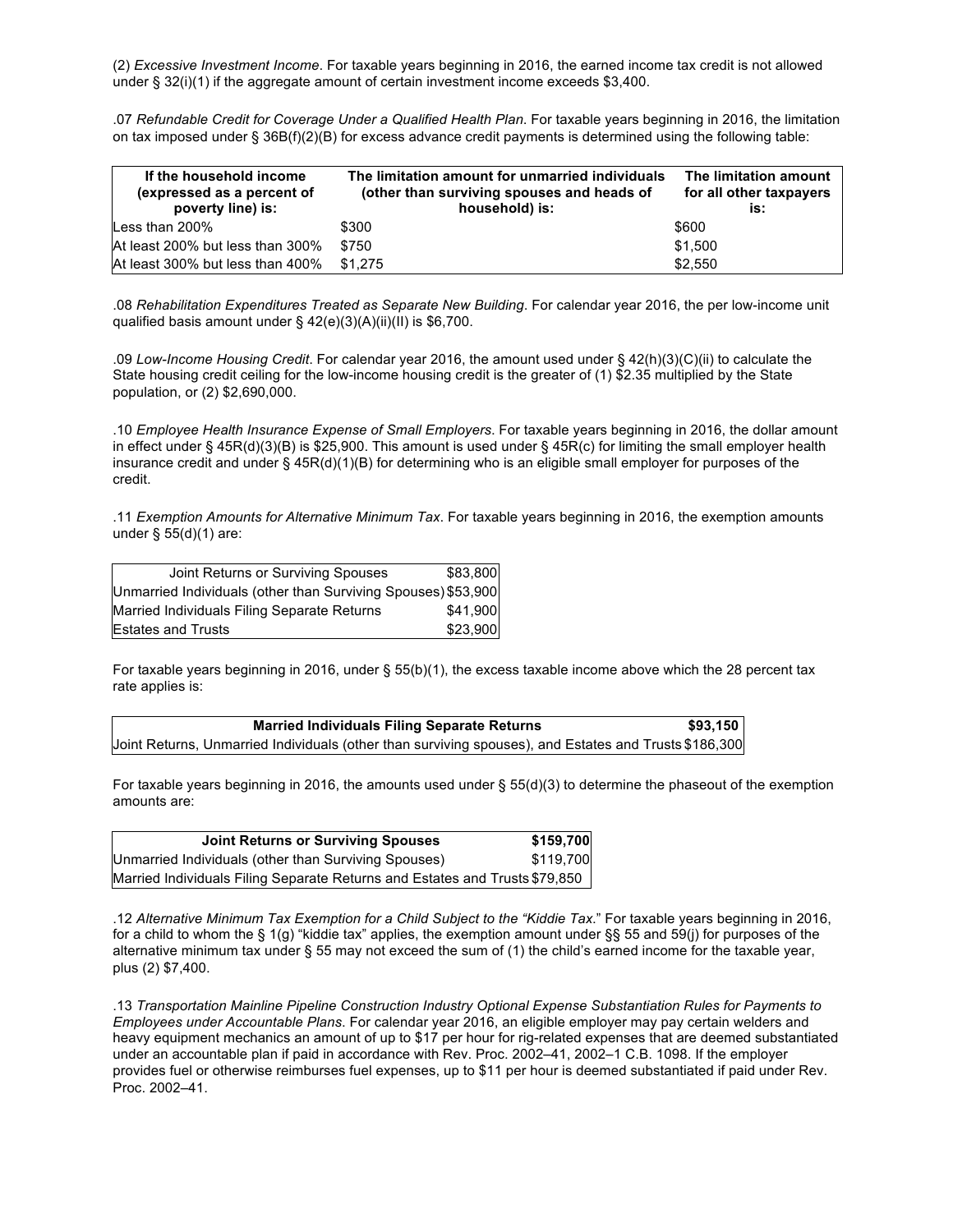(1) *In general*. For taxable years beginning in 2016, the standard deduction amounts under § 63(c)(2) are as follows:

| <b>Filing Status</b>                                                                          | <b>Standard Deduction</b> |
|-----------------------------------------------------------------------------------------------|---------------------------|
| Married Individuals Filing Joint Returns and Surviving Spouses (§ 1(a))                       | \$12,600                  |
| Heads of Households $(\S 1(b))$                                                               | \$9,300                   |
| Unmarried Individuals (other than Surviving Spouses and Heads of Households) (§ 1(c)) \$6,300 |                           |
| Married Individuals Filing Separate Returns (§ 1(d))                                          | \$6.300                   |

(2) *Dependent*. For taxable years beginning in 2016, the standard deduction amount under § 63(c)(5) for an individual who may be claimed as a dependent by another taxpayer cannot exceed the greater of (1) \$1,050, or (2) the sum of \$350 and the individual's earned income.

(3) *Aged or blind*. For taxable years beginning in 2016, the additional standard deduction amount under § 63(f) for the aged or the blind is \$1,250. The additional standard deduction amount is increased to \$1,550 if the individual is also unmarried and not a surviving spouse.

.15 *Overall Limitation on Itemized Deductions*. For taxable years beginning in 2016, the applicable amounts under § 68(b) are \$311,300 in the case of a joint return or a surviving spouse, \$285,350 in the case of a head of household, \$259,400 in the case of an individual who is not married and who is not a surviving spouse or head of household, \$155,650 in the case of a married individual filing a separate return.

.16 *Cafeteria Plans*. For the taxable years beginning in 2016, the dollar limitation under § 125(i) on voluntary employee salary reductions for contributions to health flexible spending arrangements is \$2,550.

.17 *Qualified Transportation Fringe Benefit*. For taxable years beginning in 2016, the monthly limitation under § 132(f)(2)(A) regarding the aggregate fringe benefit exclusion amount for transportation in a commuter highway vehicle and any transit pass is \$130. The monthly limitation under § 132(f)(2)(B) regarding the fringe benefit exclusion amount for qualified parking is \$255.

.18 *Income from United States Savings Bonds for Taxpayers Who Pay Qualified Higher Education Expenses*. For taxable years beginning in 2016, the exclusion under § 135, regarding income from United States savings bonds for taxpayers who pay qualified higher education expenses, begins to phase out for modified adjusted gross income above \$116,300 for joint returns and \$77,550 for all other returns. The exclusion is completely phased out for modified adjusted gross income of \$146,300 or more for joint returns and \$92,550 or more for all other returns.

.19 *Adoption Assistance Programs*. For taxable years beginning in 2016, under § 137(a)(2), the amount that can be excluded from an employee's gross income for the adoption of a child with special needs is \$13,460. For taxable years beginning in 2016, under § 137(b)(1) the maximum amount that can be excluded from an employee's gross income for the amounts paid or expenses incurred by an employer for qualified adoption expenses furnished pursuant to an adoption assistance program for other adoptions by the employee is \$13,460. The amount excludable from an employee's gross income begins to phase out under § 137(b)(2)(A) for taxpayers with modified adjusted gross income in excess of \$201,920 and is completely phased out for taxpayers with modified adjusted gross income of \$241,920 or more. (See section 3.03 of this revenue procedure for the adjusted items relating to the adoption credit.)

.20 *Private Activity Bonds Volume Cap*. For calendar year 2016, the amounts used under § 146(d) to calculate the State ceiling for the volume cap for private activity bonds is the greater of (1) \$100 multiplied by the State population, or (2) \$302,875,000.

.21 *Loan Limits on Agricultural Bonds*. For calendar year 2016, the loan limit amount on agricultural bonds under § 147(c)(2)(A) for first-time farmers is \$520,000.

.22 *General Arbitrage Rebate Rules*. For bond years ending in 2016, the amount of the computation credit determined under the permission to rely on § 1.148–3(d)(4) of the proposed Income Tax Regulations is \$1,650.

.23 *Safe Harbor Rules for Broker Commissions on Guaranteed Investment Contracts or Investments Purchased for a Yield Restricted Defeasance Escrow*. For calendar year 2016, under § 1.148–5(e)(2)(iii)(B)(1), a broker's commission or similar fee for the acquisition of a guaranteed investment contract or investments purchased for a yield restricted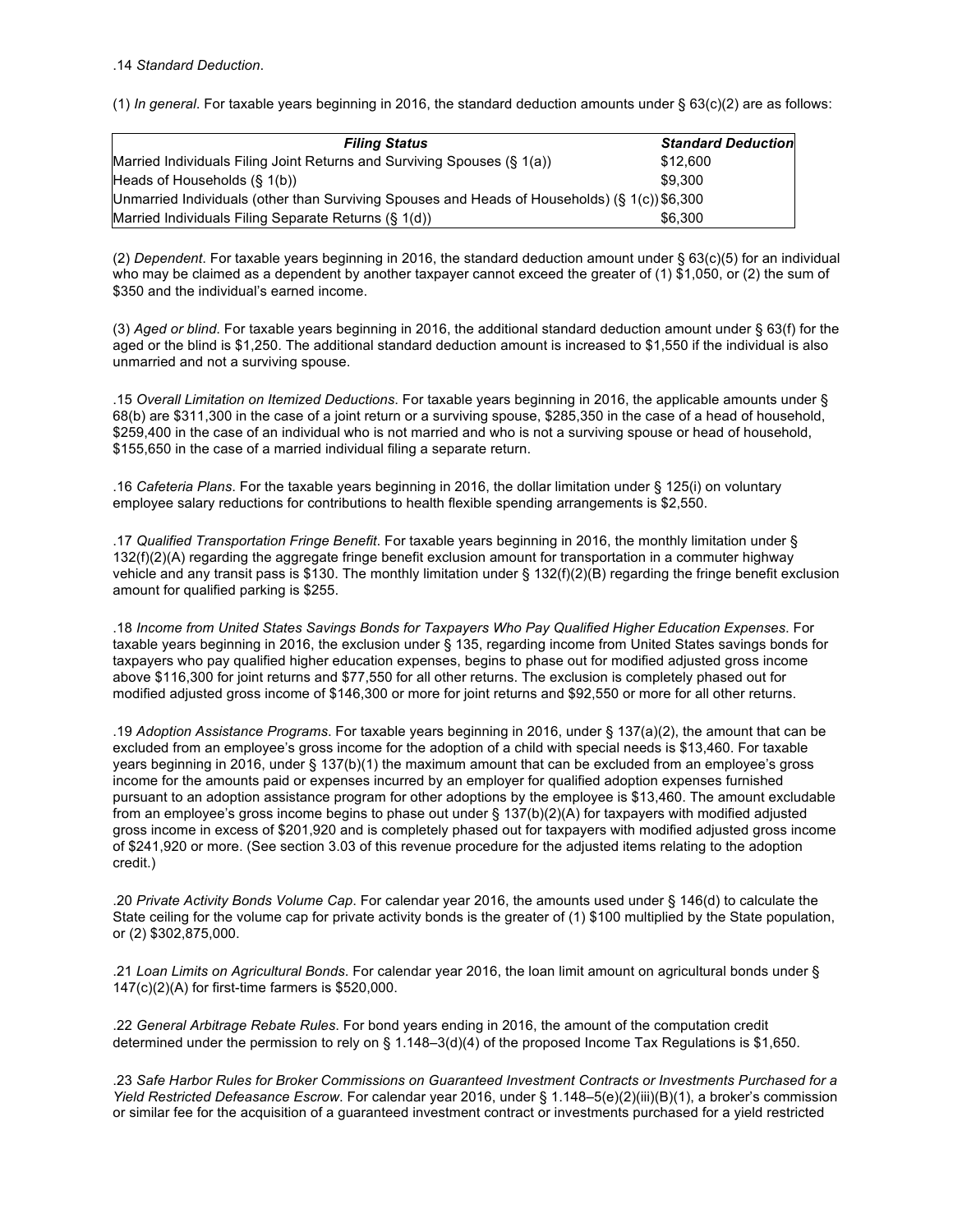defeasance escrow is reasonable if (1) the amount of the fee that the issuer treats as a qualified administrative cost does not exceed the lesser of (A) \$39,000, and (B) 0.2 percent of the computational base (as defined in § 1.148– 5(e)(2)(iii)(B)(*2*)) or, if more, \$4,000; and (2) the issuer does not treat more than \$110,000 in brokers' commissions or similar fees as qualified administrative costs for all guaranteed investment contracts and investments for yield restricted defeasance escrows purchased with gross proceeds of the issue.

#### .24 *Personal Exemption*.

(1) For taxable years beginning in 2016, the personal exemption amount under § 151(d) is \$4,050.

(2) *Phaseout*. For taxable years beginning in 2016, the personal exemption phases out for taxpayers with the following adjusted gross income amounts:

| <b>Filing Status</b>                                                                                  | AGI-Beginning of<br><b>Phaseout</b> | <b>AGI-Completed</b><br><b>Phaseout</b> |
|-------------------------------------------------------------------------------------------------------|-------------------------------------|-----------------------------------------|
| Married Individuals Filing Joint Returns and Surviving Spouses (§<br>1(a)                             | \$311.300                           | \$433,800                               |
| Heads of Households (§ 1(b))                                                                          | \$285.350                           | \$407,850                               |
| Unmarried Individuals (other than Surviving Spouses and Heads of \$259,400<br>Households) $(\S 1(c))$ |                                     | \$381,900                               |
| Married Individuals Filing Separate Returns (§ 1(d))                                                  | \$155,650                           | \$216,900                               |

.25 *Eligible Long-Term Care Premiums*. For taxable years beginning in 2016, the limitations under § 213(d)(10), regarding eligible long-term care premiums includible in the term "medical care," are as follows:

|                                   | Attained Age Before the Close of the Taxable Year Limitation on Premiums |
|-----------------------------------|--------------------------------------------------------------------------|
| 40 or less                        | \$390                                                                    |
| More than 40 but not more than 50 | \$730                                                                    |
| More than 50 but not more than 60 | \$1,460                                                                  |
| More than 60 but not more than 70 | \$3,900                                                                  |
| More than 70                      | \$4,870                                                                  |

.26 *Medical Savings Accounts*.

(1) *Self-only coverage*. For taxable years beginning in 2016, the term "high deductible health plan" as defined in § 220(c)(2)(A) means, for self-only coverage, a health plan that has an annual deductible that is not less than \$2,250 and not more than \$3,350, and under which the annual out-of-pocket expenses required to be paid (other than for premiums) for covered benefits do not exceed \$4,450.

(2) *Family coverage*. For taxable years beginning in 2016, the term "high deductible health plan" means, for family coverage, a health plan that has an annual deductible that is not less than \$4,450 and not more than \$6,700, and under which the annual out-of-pocket expenses required to be paid (other than for premiums) for covered benefits do not exceed \$8,150.

.27 *Interest on Education Loans*. For taxable years beginning in 2016, the \$2,500 maximum deduction for interest paid on qualified education loans under § 221 begins to phase out under § 221(b)(2)(B) for taxpayers with modified adjusted gross income in excess of \$65,000 (\$130,000 for joint returns), and is completely phased out for taxpayers with modified adjusted gross income of \$80,000 or more (\$160,000 or more for joint returns).

.28 *Treatment of Dues Paid to Agricultural or Horticultural Organizations*. For taxable years beginning in 2016, the limitation under § 512(d)(1), regarding the exemption of annual dues required to be paid by a member to an agricultural or horticultural organization, is \$161.

.29 *Insubstantial Benefit Limitations for Contributions Associated with Charitable Fund-Raising Campaigns*.

(1) *Low cost article*. For taxable years beginning in 2016, for purposes of defining the term "unrelated trade or business" for certain exempt organizations under § 513(h)(2), "low cost articles" are articles costing \$10.60 or less.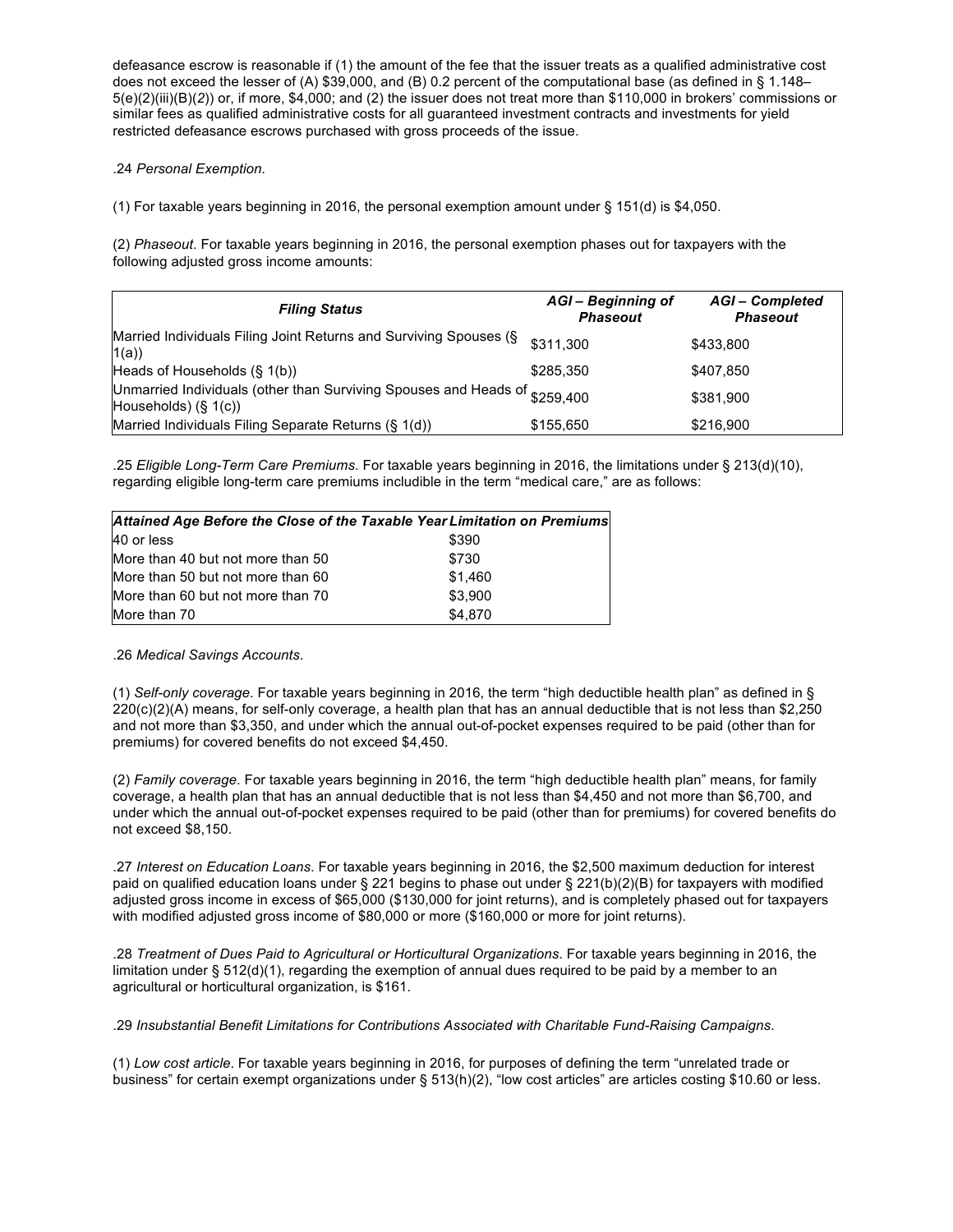(2) *Other insubstantial benefits*. For taxable years beginning in 2016, under § 170, the \$5, \$25, and \$50 guidelines in section 3 of Rev. Proc. 90–12, 1990–1 C.B. 471 (as amplified by Rev. Proc. 92–49, 1992–1 C.B. 987, and modified by Rev. Proc. 92–102, 1992–2 C.B. 579), for the value of insubstantial benefits that may be received by a donor in return for a contribution, without causing the contribution to fail to be fully deductible, are \$10.60, \$53, and \$106, respectively.

.30 *Expatriation to Avoid Tax*. For calendar year 2016, under § 877A(g)(1)(A), unless an exception under §  $877A(q)(1)(B)$  applies, an individual is a covered expatriate if the individual's "average annual net income tax" under § 877(a)(2)(A) for the five taxable years ending before the expatriation date is more than \$161,000.

.31 *Tax Responsibilities of Expatriation*. For taxable years beginning in 2016, the amount that would be includible in the gross income of a covered expatriate by reason of § 877A(a)(1) is reduced (but not below zero) by \$693,000.

.32 *Foreign Earned Income Exclusion*. For taxable years beginning in 2016, the foreign earned income exclusion amount under § 911(b)(2)(D)(i) is \$101,300.

.33 *Unified Credit Against Estate Tax*. For an estate of any decedent dying in calendar year 2016, the basic exclusion amount is \$5,450,000 for determining the amount of the unified credit against estate tax under § 2010.

.34 *Valuation of Qualified Real Property in Decedent's Gross Estate*. For an estate of a decedent dying in calendar year 2016, if the executor elects to use the special use valuation method under § 2032A for qualified real property, the aggregate decrease in the value of qualified real property resulting from electing to use § 2032A for purposes of the estate tax cannot exceed \$1,110,000.

.35 *Annual Exclusion for Gifts*.

(1) For calendar year 2016, the first \$14,000 of gifts to any person (other than gifts of future interests in property) are not included in the total amount of taxable gifts under § 2503 made during that year.

(2) For calendar year 2016, the first \$148,000 of gifts to a spouse who is not a citizen of the United States (other than gifts of future interests in property) are not included in the total amount of taxable gifts under §§ 2503 and 2523(i)(2) made during that year.

.36 *Tax on Arrow Shafts*. For calendar year 2016, the tax imposed under § 4161(b)(2)(A) on the first sale by the manufacturer, producer, or importer of any shaft of a type used in the manufacture of certain arrows is \$0.49 per shaft.

.37 *Passenger Air Transportation Excise Tax*. For calendar year 2016, the tax under § 4261(b)(1) on the amount paid for each domestic segment of taxable air transportation is \$4. For calendar year 2016, the tax under § 4261(c)(1) on any amount paid (whether within or without the United States) for any international air transportation, if the transportation begins or ends in the United States, generally is \$17.80. Under § 4261(c)(3), however, a lower amount applies under § 4261(c)(1) to a domestic segment beginning or ending in Alaska or Hawaii, and the tax applies only to departures. For calendar year 2016, the rate is \$8.90.

.38 *Reporting Exception for Certain Exempt Organizations with Nondeductible Lobbying Expenditures*. For taxable years beginning in 2016, the annual per person, family, or entity dues limitation to qualify for the reporting exception under § 6033(e)(3) (and section 5.05 of Rev. Proc. 98–19, 1998–1 C.B. 547), regarding certain exempt organizations with nondeductible lobbying expenditures, is \$112 or less.

.39 *Notice of Large Gifts Received from Foreign Persons*. For taxable years beginning in 2016, § 6039F authorizes the Treasury Department and the Internal Revenue Service to require recipients of gifts from certain foreign persons to report these gifts if the aggregate value of gifts received in the taxable year exceeds \$15,671.

.40 *Persons Against Whom a Federal Tax Lien Is Not Valid*. For calendar year 2016, a federal tax lien is not valid against (1) certain purchasers under § 6323(b)(4) who purchased personal property in a casual sale for less than \$1,530, or (2) a mechanic's lienor under § 6323(b)(7) who repaired or improved certain residential property if the contract price with the owner is not more than \$7,630.

.41 *Property Exempt from Levy*. For calendar year 2016, the value of property exempt from levy under § 6334(a)(2) (fuel, provisions, furniture, and other household personal effects, as well as arms for personal use, livestock, and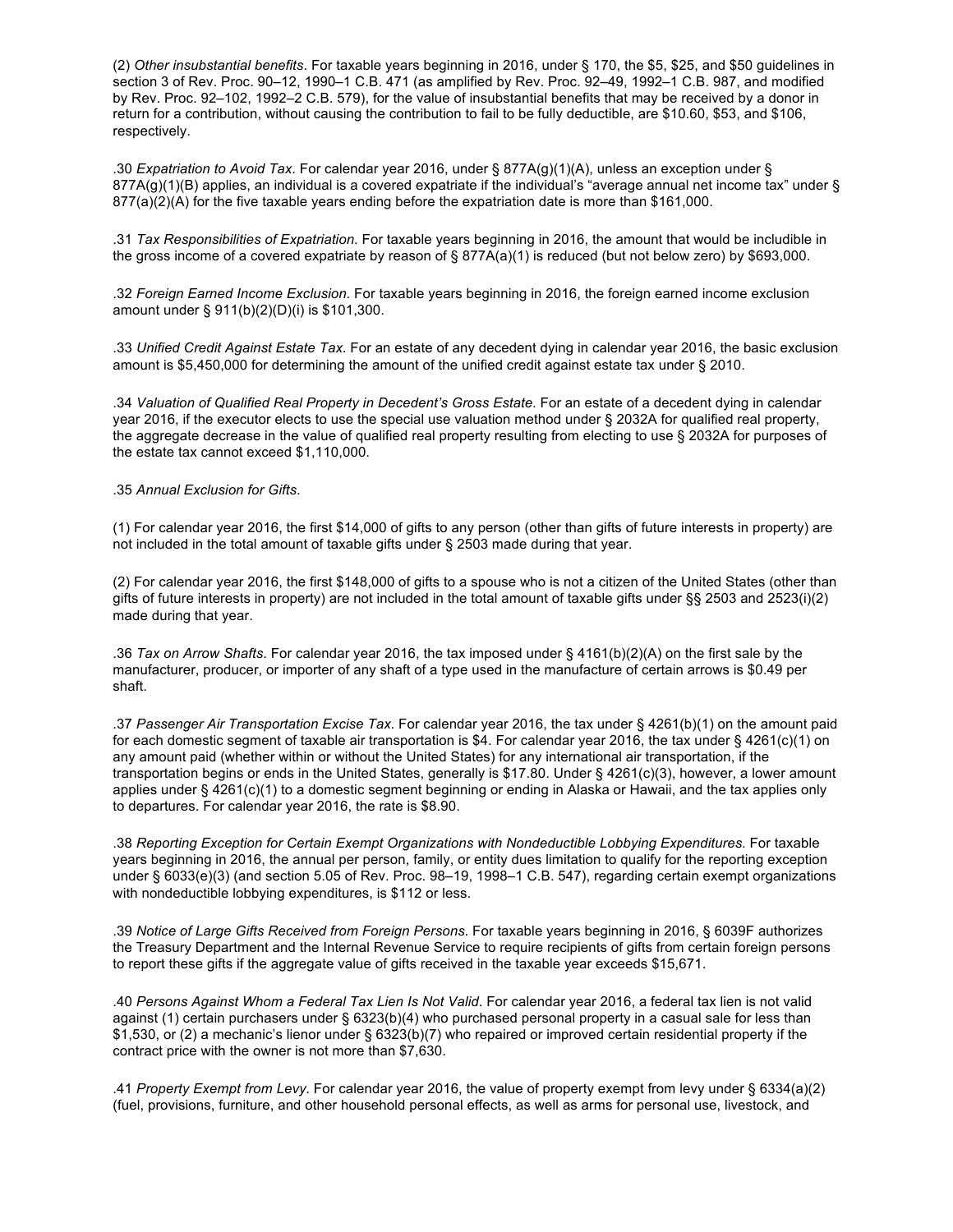poultry) cannot exceed \$9,120. The value of property exempt from levy under § 6334(a)(3) (books and tools necessary for the trade, business, or profession of the taxpayer) cannot exceed \$4,560.

.42 *Interest on a Certain Portion of the Estate Tax Payable in Installments*. For an estate of a decedent dying in calendar year 2016, the dollar amount used to determine the "2-percent portion" (for purposes of calculating interest under § 6601(j)) of the estate tax extended as provided in § 6166 is \$1,480,000.

.43 *Failure to File Tax Return*. For tax years beginning in 2016, the amount of the additional tax under § 6651(a) for failure to file a tax return within 60 days of the due date of such return (determined with regard to any extensions of time for filing) shall not be less than the lesser of \$135 or 100 percent of the amount required to shown as tax on such returns.

.44 *Failure to File Certain Information Returns, Registration Statements, etc*. For tax years beginning in 2016, the penalty amounts under § 6652(c) are:

(1) for failure to file a return required under § 6033(a)(1) (relating to returns by exempt organization) or § 6012(a)(6) (relating to returns by political organizations):

| <b>Scenario</b>                                                                              | Daily<br><b>Penalty</b> | <b>Maximum Penalty</b>                                                          |
|----------------------------------------------------------------------------------------------|-------------------------|---------------------------------------------------------------------------------|
| Organization $(\S 6652(c)(1)(A))$                                                            | \$20                    | Lessor of \$10,000 or 5% of gross receipts of the<br>organization for the year. |
| Organization with gross receipts exceeding \$1,020,000<br>(S 6652(c)(1)(A))                  | \$100                   | \$51,000                                                                        |
| Managers $(S, 6652(c)(1)(B))$                                                                | \$10                    | \$5,000                                                                         |
| Public inspection of annual returns and reports (§<br>6652(c)(1)(C))                         | \$20                    | \$10,000                                                                        |
| Public inspection of applications for exemption and<br>notice of status $(\S 6652(c)(1)(D))$ | \$20                    | No Limits                                                                       |

(2) for failure to file a return required under § 6034 (relating to returns by certain trust) or § 6043(b) (relating to terminations, etc., of exempt organizations):

| <b>Scenario</b>                                                               |      | Daily Penalty Maximum Penalty |
|-------------------------------------------------------------------------------|------|-------------------------------|
| Organization or trust $(\S 6652(c)(2)(A))$                                    | \$10 | \$5,000                       |
| Managers $(\S 6652(c)(2)(B))$                                                 | \$10 | \$5,000                       |
| Split-Interest Trust (§ 6652(c)(2)(C)(ii))                                    | \$20 | \$10,000                      |
| Any trust with gross receipts exceeding \$255,000 (§ 6652(c)(2)(C)(ii)) \$100 |      | \$51,000                      |

(3) for failure to file a disclosure required under § 6033(a)(2):

| Scenario                                                             |       | Daily Penalty Maximum Penalty |
|----------------------------------------------------------------------|-------|-------------------------------|
| Tax-exempt entity $(\S 6652(c)(3)(A))$                               | \$100 | \$51.000                      |
| Failure to comply with written demand $(\S 6652(c)(3)(B)(ii))$ \$100 |       | \$10,000                      |

.45 *Other Assessable Penalties With Respect to the Preparation of Tax Returns for Other Persons*. For tax years beginning in 2016, the penalty amounts under § 6695 are:

| <b>Scenario</b>                                            | Per Return or Claim for<br>Refund    | <b>Maximum</b><br><b>Penalty</b> |
|------------------------------------------------------------|--------------------------------------|----------------------------------|
| Failure to furnish copy to taxpayer $(\S 6695(a))$         | \$50                                 | \$25,500                         |
| Failure to sign return $(S 6695(b))$                       | \$50                                 | \$25,500                         |
| Failure to furnish identifying number (§ 6695(c))          | \$50                                 | \$25,500                         |
| Failure to retain copy or list $(\S 6695(d))$              | \$50                                 | \$25,500                         |
| Failure to file correct information returns $(\S 6695(e))$ | \$50 per return or item in<br>return | \$25,500                         |
| Negotiation of check $(\S 6695(f))$                        | \$510 per check                      | No limit                         |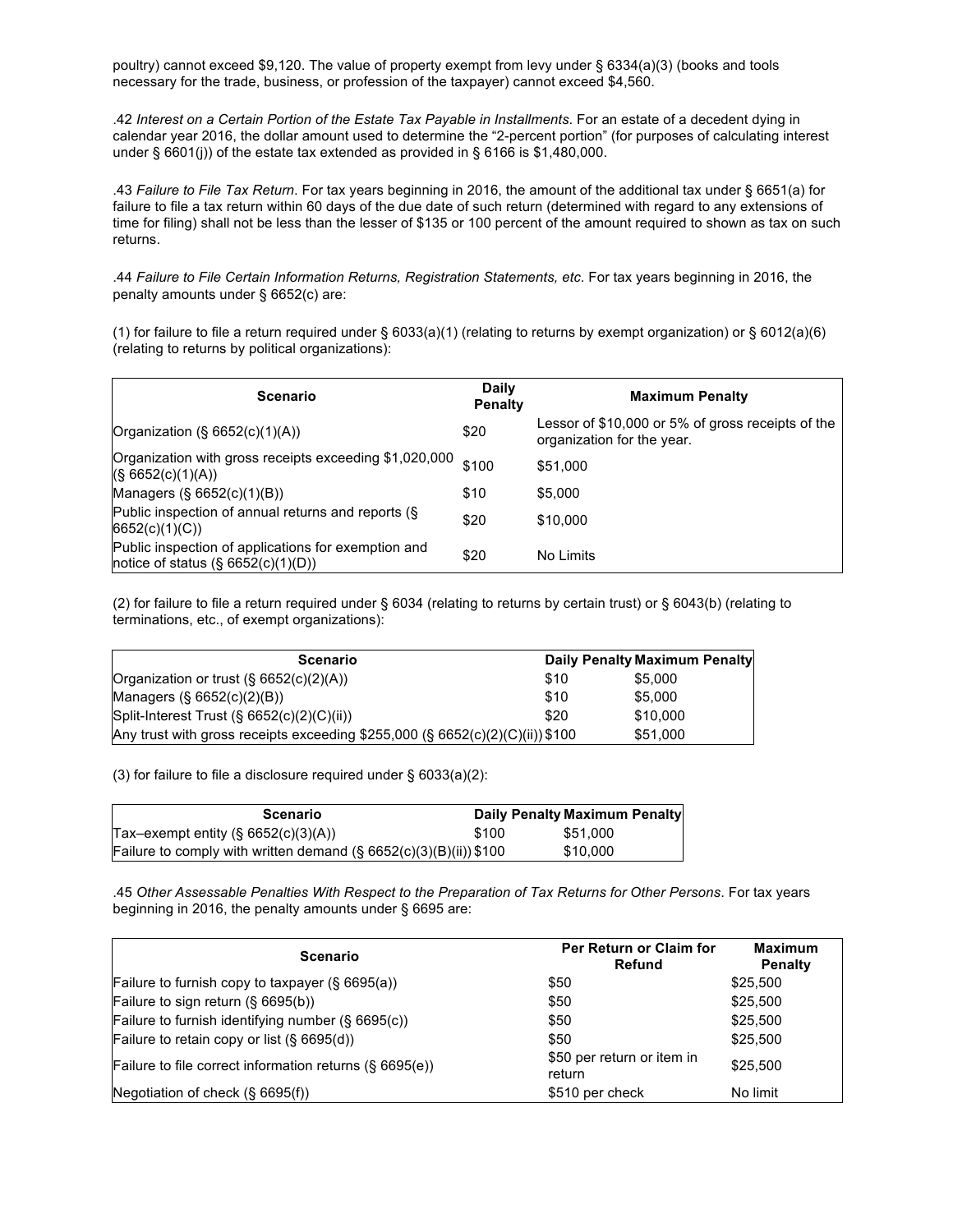| Scenario                                                                                        | <b>Per Return or Claim for</b><br>Refund | Maximum<br>Penalty |
|-------------------------------------------------------------------------------------------------|------------------------------------------|--------------------|
| Failure to be diligent in determining eligibility for earned income credit \$510<br>(S 6695(g)) |                                          | No limit           |

.46 *Failure to File Partnership Return*. For tax years beginning in 2016, the dollar amount used to determine amount of the penalty under  $\S$  6698(b)(1) is \$195.

.47 *Failure to File S Corporation Return*. For tax years beginning in 2016, the dollar amount used to determine amount of the penalty under § 6699(b)(1) is \$195.

.48 *Failure to File Correct Information Returns*. For tax years beginning in 2016, the penalty amounts under § 6721 are:

(1) for persons with average annual gross receipts for the most recent three taxable years of more than \$5,000,000, for failure to file correct information returns are:

| <b>Scenario</b>                                                                  |       | <b>Penalty Per Return Calendar Year Maximum</b> |
|----------------------------------------------------------------------------------|-------|-------------------------------------------------|
| General Rule $(\S$ 6721(a)(1))                                                   | \$260 | \$3.193.000                                     |
| Corrected on or before 30 days after required filing date $(\S 6721(b)(1))$ \$50 |       | \$532,000                                       |
| Corrected after 30 <sup>th</sup> day but on or before August 1 (§ 6721(b)(2))    | \$100 | \$1.596.500                                     |

(2) for persons with average annual gross receipts for the most recent three taxable years of \$5,000,000 or less, for failure to file correct information returns are:

| <b>Scenario</b>                                                                  | <b>Penalty Per</b><br>Return | <b>Calendar Year</b><br>Maximum |
|----------------------------------------------------------------------------------|------------------------------|---------------------------------|
| General Rule $(\S 6721(d)(1)(A))$                                                | \$260                        | \$1,064,000                     |
| Corrected on or before 30 days after required filing date (§<br>6721(d)(1)(B))   | \$50                         | \$186,000                       |
| Corrected after 30 <sup>th</sup> day but on or before August 1 (§ 6721(d)(1)(C)) | \$100                        | \$532,000                       |

(3) for failure to file correct information returns due to intentional disregard of the filing requirement (or the correct information reporting requirement) are:

| <b>Scenario</b>                                                                                                                          | <b>Penalty Per Return</b>                                                                                                                                      | <b>Calendar Year</b><br><b>Maximum</b> |
|------------------------------------------------------------------------------------------------------------------------------------------|----------------------------------------------------------------------------------------------------------------------------------------------------------------|----------------------------------------|
| Return other than a return required to be filed<br>under §§ 6045(a), 6041A(b), 6050H, 6050I,<br>6050J, 6050K, or 6050L (§ 6721(e)(2)(A)) | Greater of (i) \$530, or (ii) 10% of aggregate amount<br>of items required to be reported correctly                                                            | No limit                               |
| Return required to be filed under §§ 6045(a),<br>6050K, or 6050L (§ 6721(e)(2)(B))                                                       | Greater of (i) \$530, or (ii) 5% of aggregate amount<br>of items required to be reported correctly                                                             | No limit                               |
| Return required to be filed under $\S$ 6050I(a) ( $\S$<br>6721(e)(2)(C)                                                                  | Greater of (i) \$26,600, or (ii) amount of cash<br>received up to \$106,000                                                                                    | No limit                               |
| Return required to be filed under § 6050V (§<br>6721(e)(2)(D)                                                                            | Greater of (i) \$260, or (ii) 10% of the value of the<br>benefit of any contract with respect to which<br>information is required to be included on the return | No limit                               |

.49 *Failure to Furnish Correct Payee Statements*. For tax years beginning in 2016, the penalty amounts under § 6722 are:

(1) for persons with average annual gross receipts for the most recent three taxable years of more than \$5,000,000, for failure to file correct information returns are:

| Scenario                                                                      |       | <b>Penalty Per Return Calendar Year Maximum</b> |
|-------------------------------------------------------------------------------|-------|-------------------------------------------------|
| General Rule $(\S$ 6722(a)(1))                                                | \$260 | \$3.193.000                                     |
| Corrected on or before 30 days after required filing date (§ 6722(b)(1)) \$50 |       | \$532,000                                       |